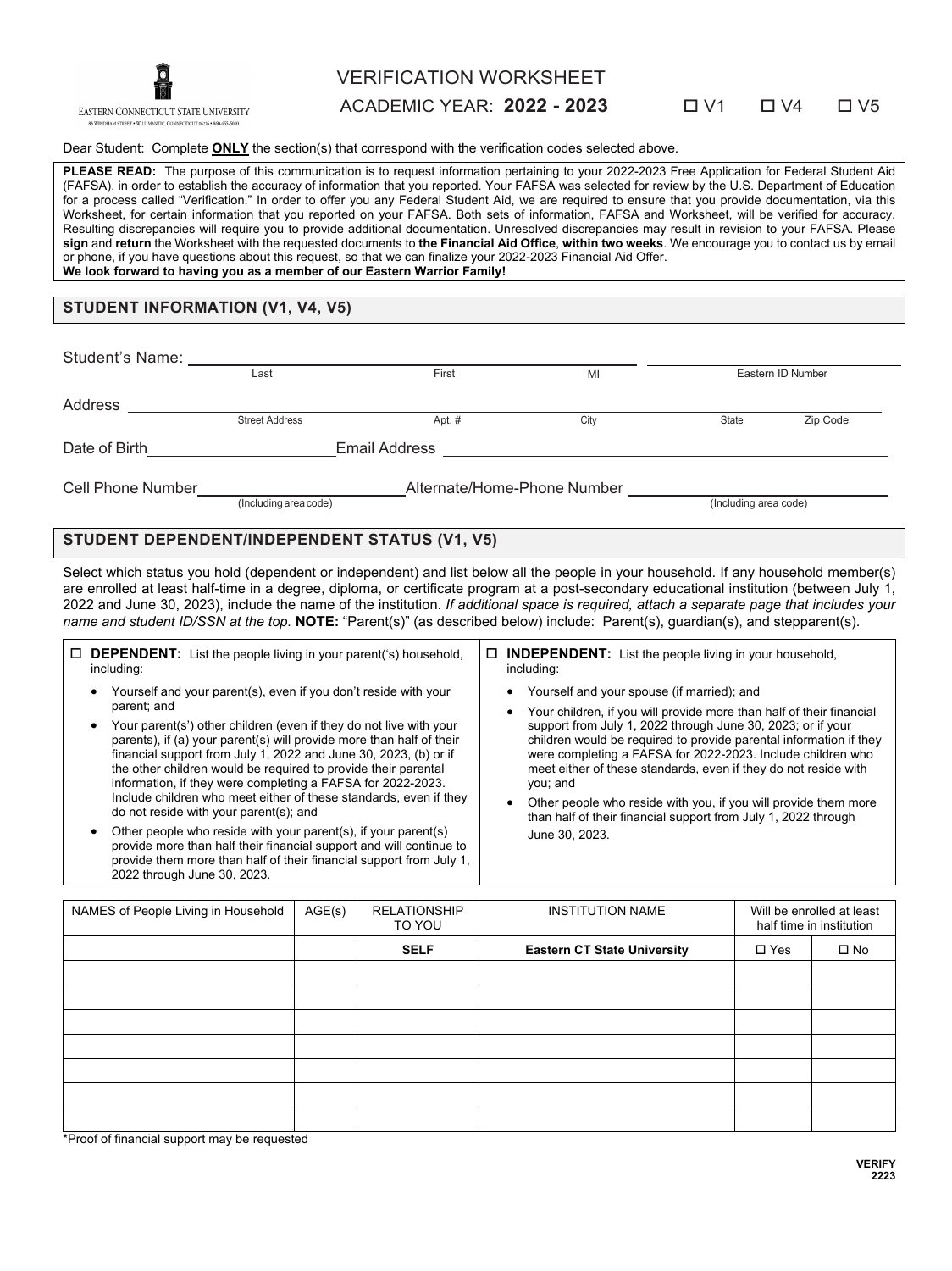Student ID Number

# **INCOME VERIFICATION (V1, V5)**

**A. INCOME TAX RETURN FILERS** – **Important Note:** If the student (or parent, if dependent) filed, or will file, an amended 2020 IRS Tax Return, you must contact your Financial Aid Administrator before completing this section.

**Instructions:** Complete this section if you, the student (or parent, if dependent), filed, or will file, a 2020 income tax return(s). *The best way to verify income is by using the IRS Data Retrieval Tool that is part of the FAFSA on the Web. If you have not already used the tool, go to [www.FAFSA.ed.gov](http://www.fafsa.ed.gov/) to log in to your FAFSA record, select "Make FAFSA Corrections," and navigate to the Financial Information section of the form. From there, follow the instructions to determine if you are eligible to use the IRS Data Retrieval Tool to transfer 2020 IRS income tax information into your FAFSA. It may take up to two (2) weeks for the IRS income information to be available through the IRS Data Retrieval Tool for electronic IRS tax return filers, and up to eight (8) weeks for paper IRS tax return filers. If you need more information about when, or how, to use the IRS Data Retrieval Tool, please see your Financial Aid Administrator.* Check the appropriate box(es) below:

- **DEPENDENT:** (*Check one of the following that applies to you)*  $\square$  The student's parent(s) have used the IRS Data Retrieval Tool on the FAFSA Website to transfer 2020 IRS income tax information into the student's FAFSA.
	- $\Box$  The student's parent(s) are unable to or choose not to use the IRS Data Retrieval Tool, and the parent(s) will provide the school a copy of the 2020 income tax return transcript(s). *If the parents are married and filing separate 2020 income tax returns, transcripts must be submitted for each parent.*
- **INDEPENDENT:** *(Check one of the following that applies to you)*
	- $\Box$  I, the student, have used the IRS Data Retrieval Tool on the FAFSA Website to transfer 2020 IRS income tax information into my FAFSA.
	- $\Box$  I, the student, am unable to or choose not to use the IRS Data Retrieval Tool, and instead will provide the school a copy of the 2020 income tax return transcript(s). *If I am married and my spouse and I are filing separate 2020 income tax returns, transcripts must be submitted for both my spouse and me.*

*To obtain an IRS Income Tax Return Transcript, go to [www.IRS.gov](http://www.irs.gov/) and click on the "Get Your Tax Record" link, or call the IRS toll-free number at 1-800-829-1040. Be sure to request the "IRS Tax Return Transcript" and not the "IRS Tax Account Transcript." You will be required to provide your Social Security Number, date of birth, and the address on file with the IRS (the address used on the 2020 Income Tax Return).*

# **B. INCOME TAX RETURN NON-FILERS**

**Instructions:** Complete this section if you, the student (and spouse, if married), or parent(s) (if you are a dependent) will not file and is/are not required to file a 2020 income tax return with the IRS. Check the appropriate box below:

The student (and spouse, if married), or parent(s) was/were not employed and had no income from employment in 2020.

 Student (and/or spouse, if married), or parent(s) was/were employed in 2020 and is providing the pertinent information in the table (below). Please attach copies of corresponding W-2 forms issued to you (and your spouse, if married), or your parent(s) employer(s). Also, list ever employer, even if the employer did not issue W-2 forms. *If additional space is required, attach a separate page that includes your name and student ID/SSN at the top.*

| <b>STUDENT</b> – Employer's Name(s) | Annual Amount Earned in 2020 | IRS W-2(s) Attached |              |
|-------------------------------------|------------------------------|---------------------|--------------|
|                                     |                              | $\Box$ Yes          | $\square$ No |
|                                     |                              | $\Box$ Yes          | $\square$ No |
|                                     |                              | $\Box$ Yes          | $\square$ No |

| <b>PARENT</b> – Employer's Name(s) | Annual Amount Earned in 2020 | IRS W-2(s) Attached |              |
|------------------------------------|------------------------------|---------------------|--------------|
|                                    |                              | $\Box$ Yes          | $\square$ No |
|                                    |                              | $\Box$ Yes          | □ No         |
|                                    |                              | $\Box$ Yes          | $\square$ No |

**NOTE:** Eastern Connecticut State University may require you to provide documentation from the IRS that indicates that a 2020 IRS Income Tax Return was not filed.